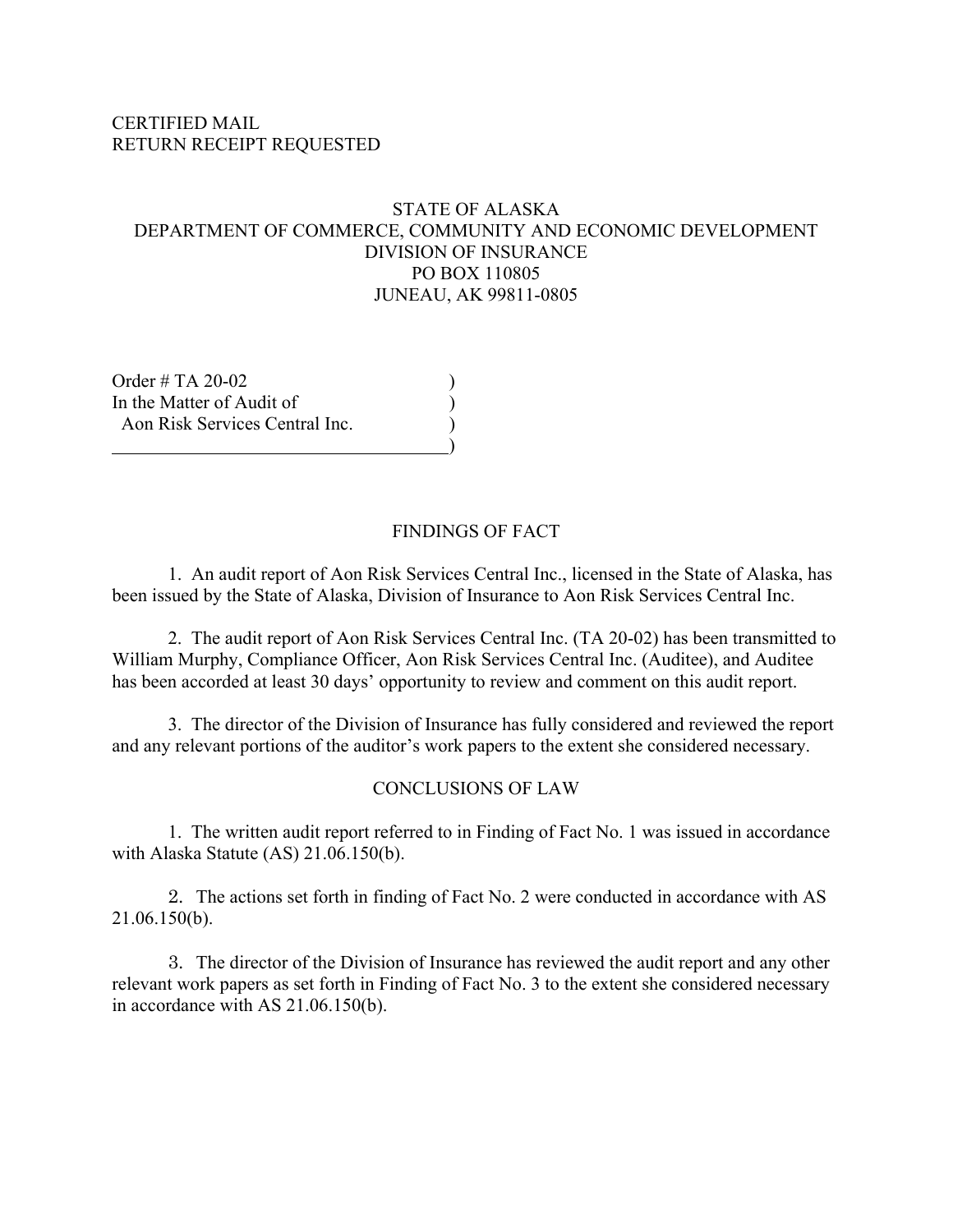#### ORDER

IT IS ORDERED

1. Pursuant to AS 21.06.150(b)(1), the audit report of Aon Risk Services Central Inc. (TA 20-02) is approved as filed.

2. Pursuant to AS 21.06.060, the audit report shall be kept in the office of the director of the Division of Insurance and be open to public inspection.

This order is effective  $\sqrt{\frac{Noverm+1}{2}}$ , 2021.

Dated this  $\frac{4}{ }$  day of November, 2021 at Anchorage, Alaska.

 $\bigvee$  / *Bu*  $W$ uno  $\neg$   $\neg$  Dien

Lori Wing-Heier, Director State of Alaska Division of Insurance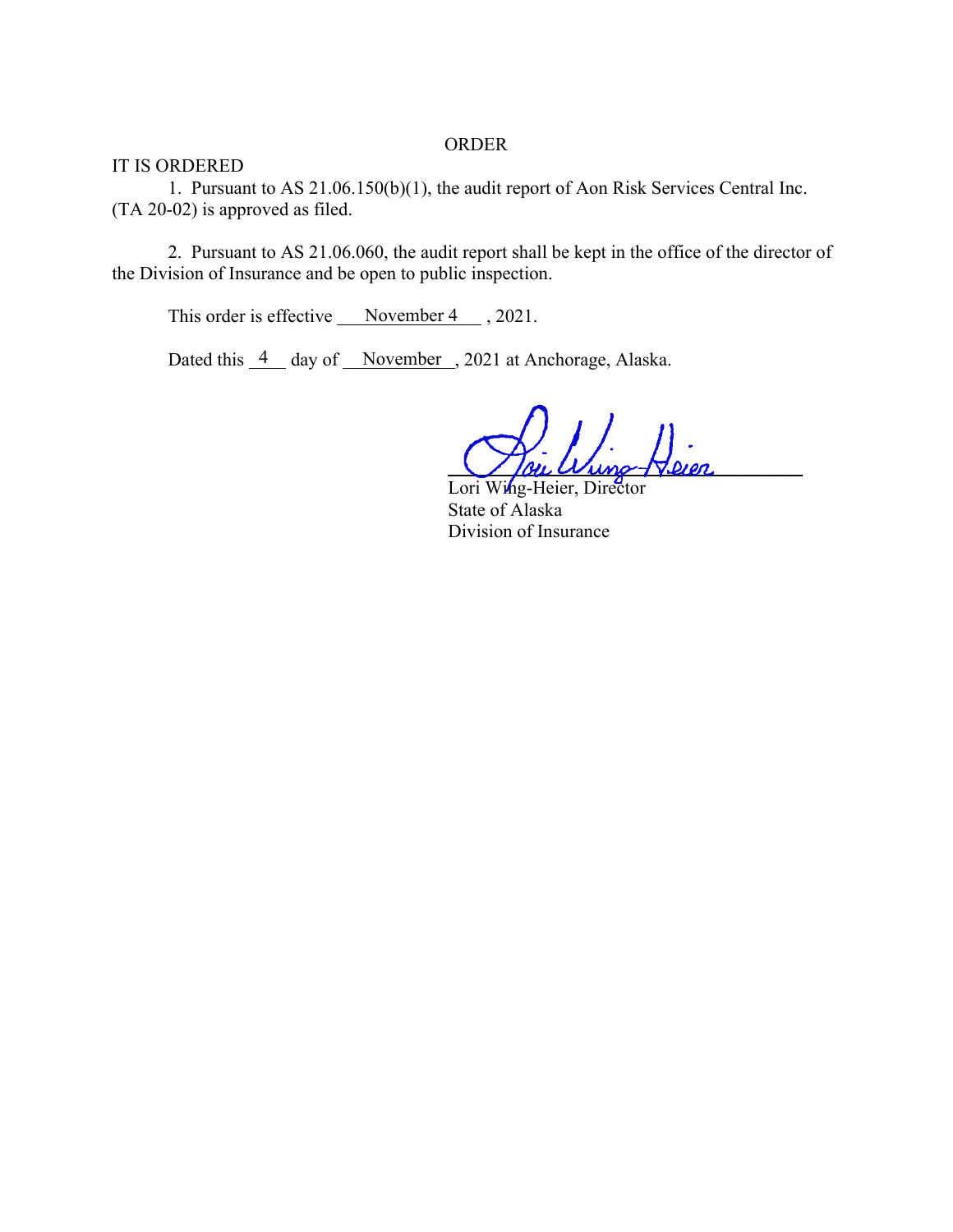# **PREMIUM TAX AUDIT OF**

**Aon Risk Services Central Inc Lincolnshire, IL Alaska License #20376** 

**TA 20-02** 

**As of December 31, 2019** 

**Issued by DIVISION OF INSURANCE DEPARTMENT OF COMMERCE, COMMUNITY AND ECONOMIC DEVELOPMENT STATE OF ALASKA** 



FINAL REPORT: November 3, 2021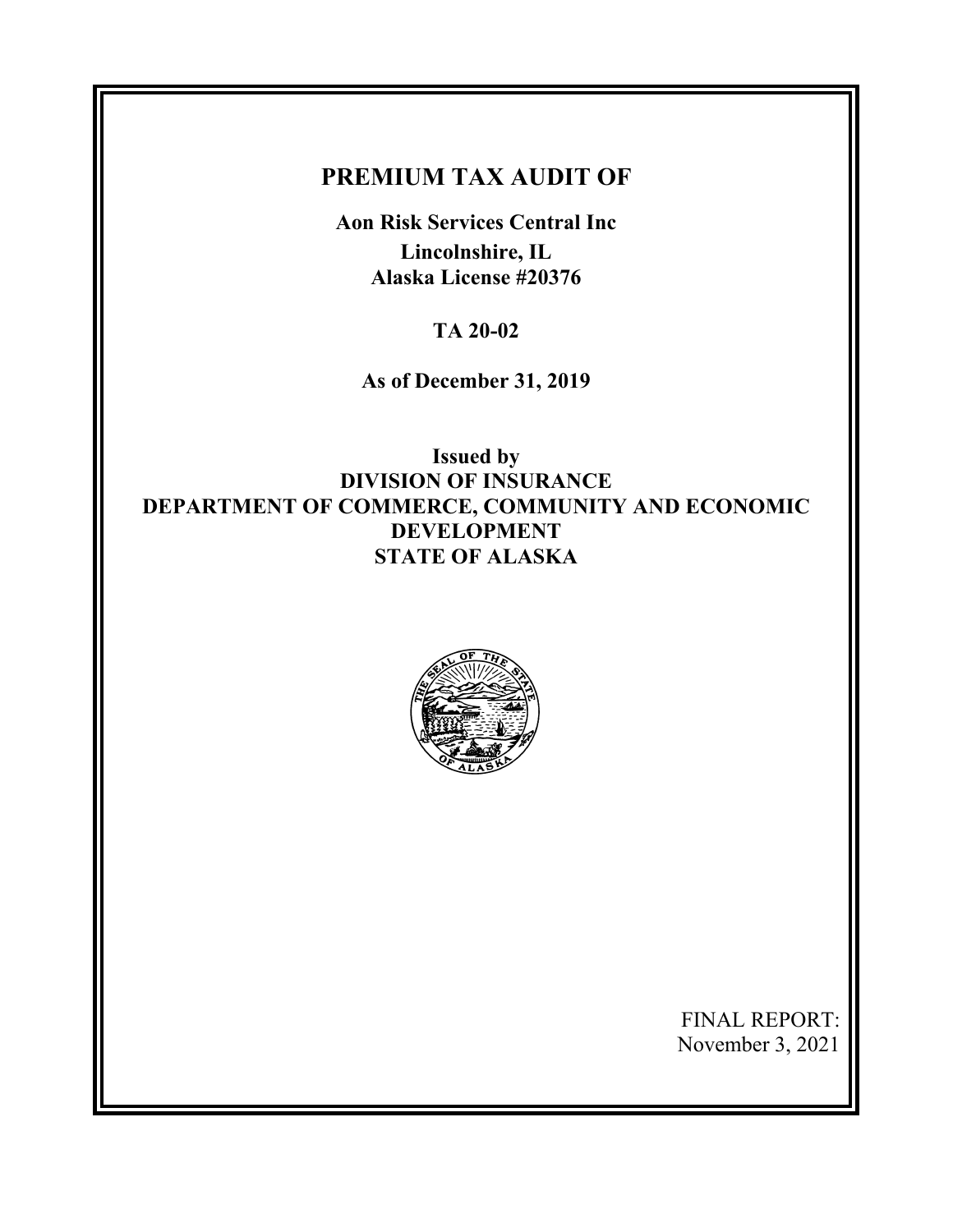# **TABLE OF CONTENTS**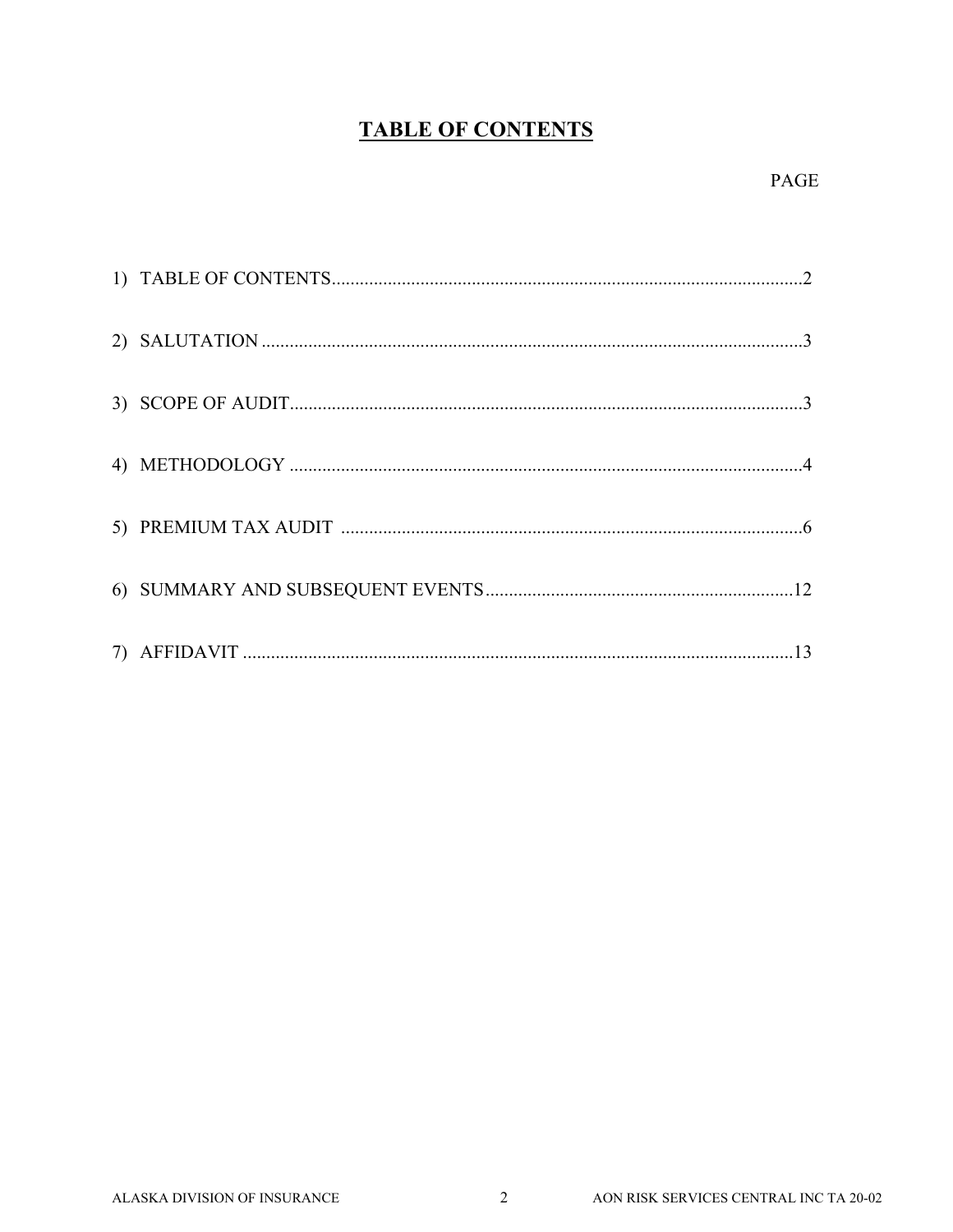

# Department of Commerce, Community, and Economic Development

DIVISION OF INSURANCE

P.O. Box 110805 Juneau, AK 99811-0805 Main: 907.465.2515 Fax: 907.465.3422

November 3, 2021

Lori K Wing-Heier Director, Division of Insurance Department of Commerce, Community and Economic Development 550 West 7<sup>th</sup> Avenue, Suite 1560 Anchorage, AK 99501-3567

Pursuant to Alaska Statute (AS) 21.06.120, the Alaska Division of Insurance performed a limited and targeted premium tax audit of Aon Risk Services Central Inc. The audit was conducted by Rebecca Nesheim, tax auditor for the Alaska Division of Insurance.

### **Aon Risk Services Central Inc**

# **SCOPE OF AUDIT**

This premium tax audit was called to review compliance with the surplus lines statutes AS 21.34, and regulations 3 AAC 25, the premium tax regulations 3 AAC 21.550 – 570 and licensing statutes AS 21.27.350 and 21.27.810. This is the first premium tax audit of Aon Risk Services Central Inc conducted by the Alaska Division of Insurance (the division).

### **Subject Matters Audited**

Aon Risk Services Central Inc (the broker) is an Alaska licensed surplus lines broker based in Lincolnshire, IL. The division elected to audit their quarterly filings, premium taxes and filing fees paid for accuracy and timeliness as well as required diligent search efforts, disclosures, notifications, and prompt delivery of material facts in evidence of insurance to the insured.

#### **Time Frame**

The audit covered the broker's surplus lines business for policy effective dates occurring between January 1, 2018 and December 31, 2019.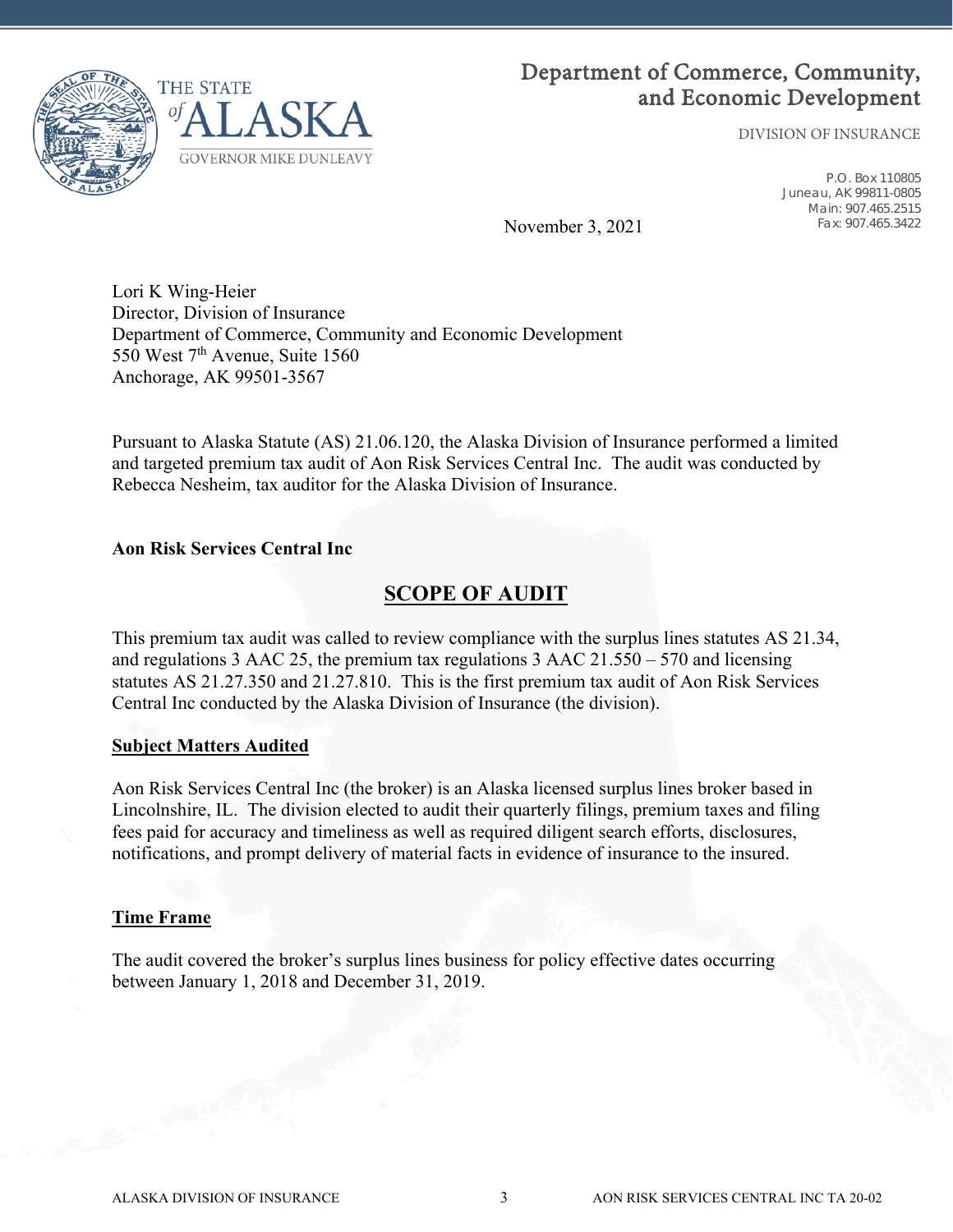# **METHODOLOGY**

The division sent the call letter and initial data requests to the broker's office in Lincolnshire, IL. A list of all Alaska business transactions with nonadmitted insurers was requested for the period to be audited. The broker complied with all data requests. Initially, the number of policies written during the audit period was 49, so all 49 files were selected for audit. During the audit it was determined two policies were being split between three insureds within the policies for billing purposes but the entities are all part of the same policy as additional insureds so four insured names were deleted from the audit list. In addition, Alaska was determined to not be the home state for one policy so will not be considered for any audit test except home state test. For the audit, the final number of audited policies is 44 for the majority of the audit tests.

### *The following are the procedure steps for the audit:*

- 1) Verify that quarterly reports and accompanying forms were filed on time.
	- i) Audit steps taken:
		- (1) Reviewed the quarterly reports sent to the Alaska Division of Insurance and verified they were filed by the due date.
- 2) Verify the accuracy of the premium calculation.
	- i) Audit steps taken:
		- (1) Reviewed policy, binders, and invoices to determine how taxable premium was calculated.
		- (2) Verified the correct premium was reported on the reports as filed.
- 3) Verify the accuracy of quarterly reports filed.
	- i) Audit steps taken:
		- (1) Reviewed the policy, binder, and endorsement pages in each file.
		- (2) If the effective date did not match the quarterly filing, reviewed the correspondence to ensure the documentation in the file matched when the policy was booked. Most of these occurred with endorsements that often require additional information and sometimes company approval before it can be added to the policy. The invoice date determines in which quarter the endorsement is required to be filed.
		- (3) Verified the quarterly reports as filed with the division were accurately filled out to reflect the correct effective date, premiums, taxes and fees based upon the information in the files.
		- (4) Verified the policy was included in the quarterly filing based upon the effective date of the policy.
		- (5) Verified the insured name, insured address, insurance company, producer names and license numbers were accurate on the forms filed.
		- (6) Verified the descriptions of the subject and locations of risk were identified on the reports.
- 4) Verify if tax and filing fee payments were made on time and by ACH.
	- i) Audit steps taken:
		- (1) Confirmed when the payments were received by the Alaska Division of Insurance and the payment method.
- 5) Verify tax and filing fee payments were made accurately.
	- i) Audit steps taken:
		- (1) Confirmed if the tax and fee payments matched the quarterly reports as filed.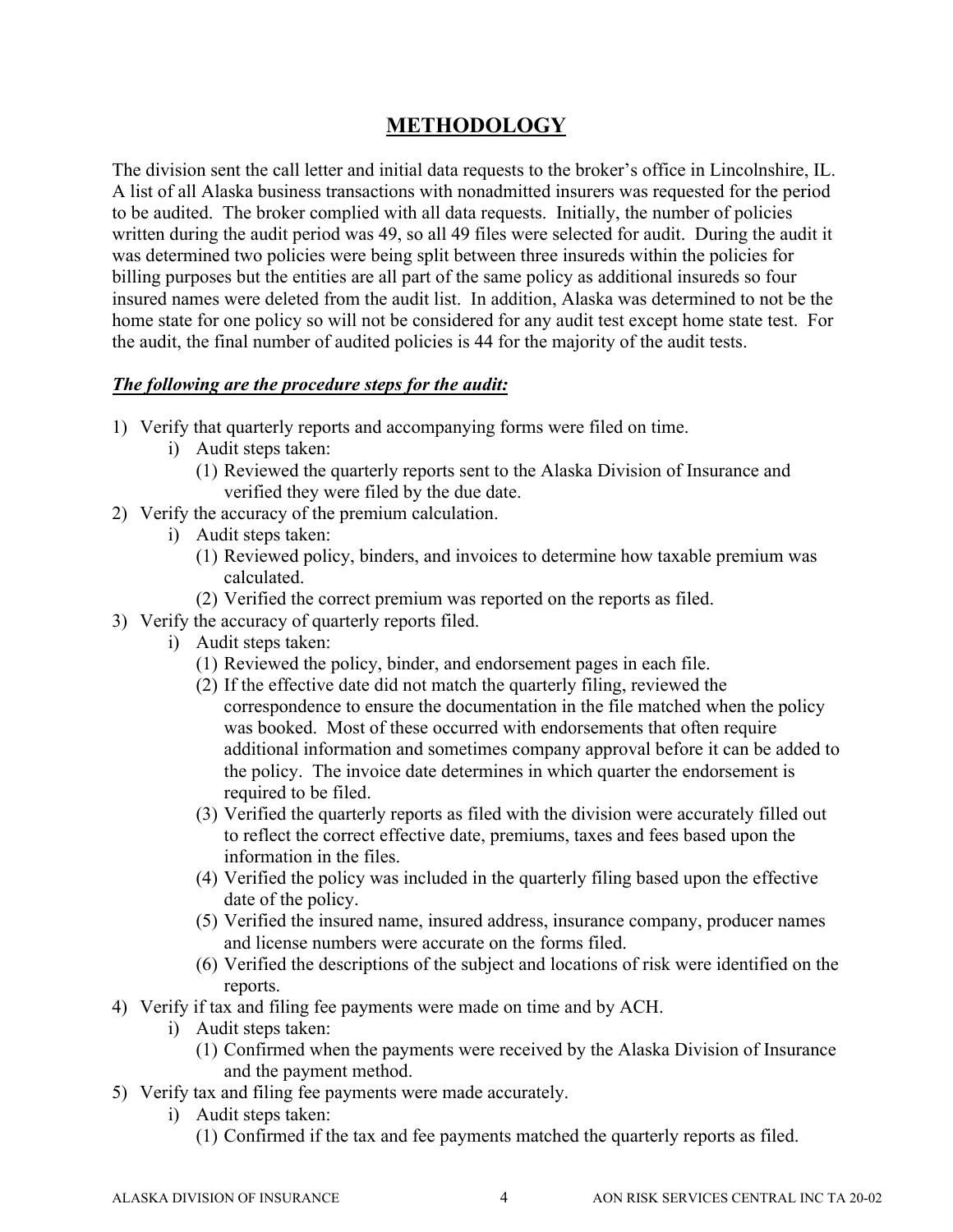- 6) Confirm Alaska is the home state of the insured.
	- i) Audit steps taken:
		- (1) Verified where the principal place of business or residence of the insured is located.
		- (2) Verified at least partial risk is located in Alaska or the highest % of premium in Alaska if headquarters not in Alaska with no risk in the headquarters state or in the case of individuals, the residence state.
- 7) Review effort made to place insured with an admitted insurer.
	- i) Audit steps taken:
		- (1) Verified the diligent search was documented prior to binding and received within 15 days from binding. If there were no declinations due to risk on the placement list, the list effective at the time of placement was reviewed to ensure the risk was on the list
- 8) Review prompt delivery of evidence of insurance AS 21.34.100(a) and 3 AAC 25.060.
	- i) Audit steps taken:
		- (1) Reviewed dates of binding and forwarding of evidence of insurance to insured.
- 9) Review required material facts are located on evidence of insurance AS 21.34.100(a).
	- i) Audit steps taken:
		- (1) Reviewed documents to confirm required material facts were located on the evidence of insurance when policy not available within 30 days of binding.
- 10) Review disclosures for use of non-admitted insurer.
	- i) Audit steps taken:
		- (1) Reviewed the evidence of insurance to ensure the broker's name and language required by statute AS 21.34.100(e) is present and legible and at least 10-point type.
- 11) Review notifications for use of non-admitted insurer.
	- i) Audit steps taken:
		- (1) Reviewed the correspondence and other documentation in the files to find a copy of the notification sent to the insured that meets the requirement in AS 21.34.110
- 12) Confirm coverage is placed with an eligible non-admitted insurer.
	- i) Audit steps taken:
		- (1) Reviewed the Alaska published white lists and NAIC Quarterly Listings of Alien Insurers to ensure the company was eligible at the time of placement.
- 13) Review notice regarding nonrenewal and premium increase
	- i) Audit steps taken:
		- (1) Verified there was an Alaska Policyholder Notice regarding nonrenewal and premium increase included with the policy in the format approved by the Director of the Alaska Division of Insurance.
- 14) Other issues not previously identified as a procedure step were included when not in compliance with Alaska laws.
	- i) Audit steps taken:
		- (1) Reviewed documents to ensure other surplus lines statutes and regulations requirements were met.

### **Acceptable Error Rate:**

The Broker's acceptable error rate for the above referenced standards and tests must be less than  $10\%$ .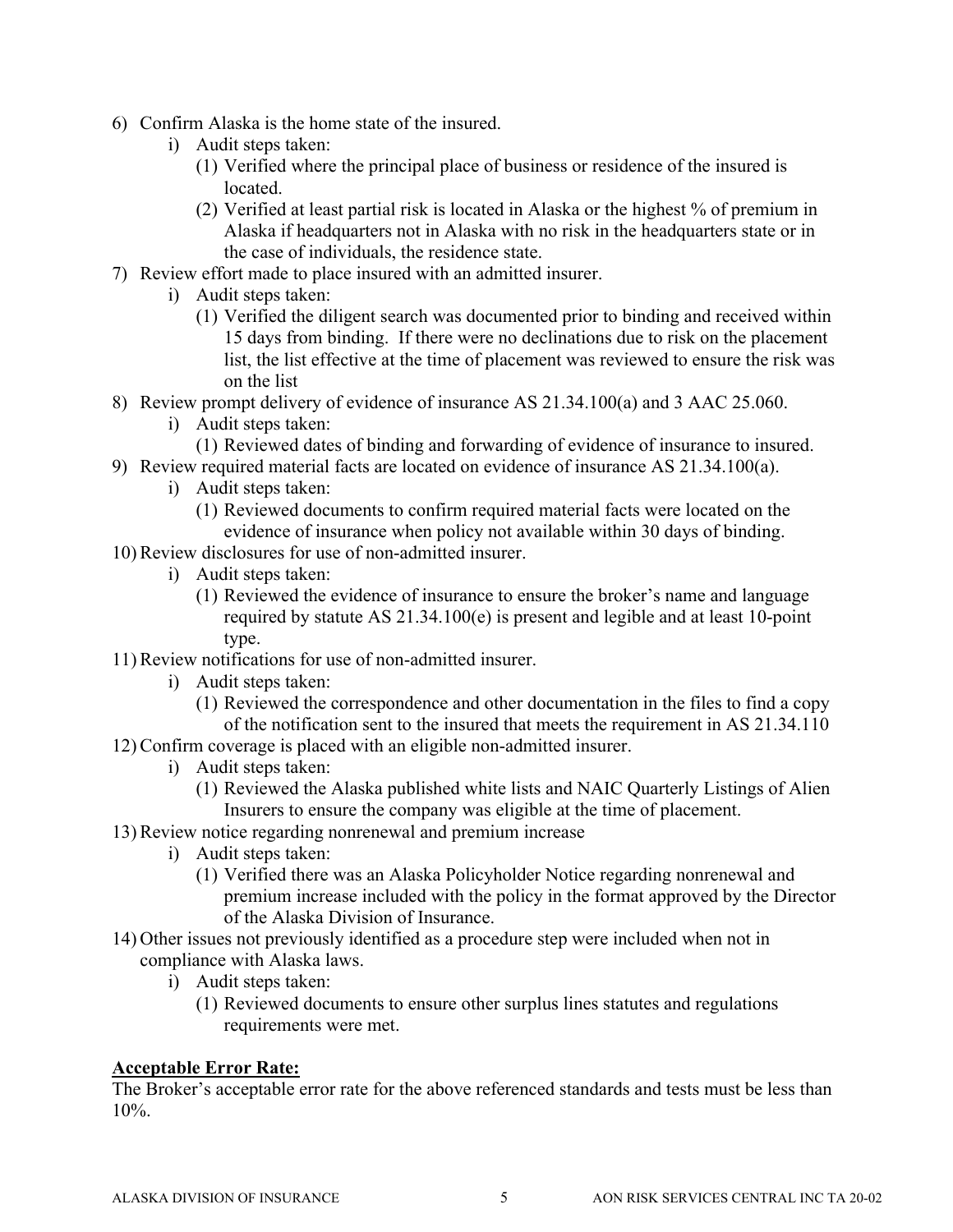# **PREMIUM TAX AUDIT**

**1.** Verify quarterly reports and accompanying forms were filed on time **AS 21.34.080 and .170, 3 AAC 25.090 and .100** 

*Comments*: The eight original quarterly reports with accompanying forms were filed on time.

*Results*: Passed (error rate 0%)

| 2. Verify the accuracy of the premium calculation |              |
|---------------------------------------------------|--------------|
|                                                   | AS 21.34.180 |

*Comments*: The premium was calculated incorrectly for four policies in the audit files. Here are the different issues identified:

- Inspection fee not included in premium  $-1$
- US portion of premium incorrect as 100% of premium reported when there was Non-US premiums part of the policies  $-3$

These errors affect two additional audit tests:

- 1. Accuracy of the Quarterly Reports
- 2. Accuracy of Tax and Fee Payments

*Results*: Passed (40 files passed & 4 failed, error rate 9%)

*Recommendations*: It is recommended the broker create Alaska specific written procedures to ensure all fees are identified as taxable or nontaxable. When filing policies that include Non-US premiums, if the split percentage is unknown at the time of filing, 100% can be reported as US premium but once the percentage is known, an amended report will need to be filed to reduce the premium amounts reported.

*The broker's response*: Broker will reinforce its policies and procedures regarding taxation of fees. Currently our tax tool identifies fees as taxable or non-taxable and is reviewed on a regular basis. We will request clarifying documents in the future in these situations. We take the position in those instances without support that 100% of the premium is taxable to the home state.

| 3. Verify the accuracy of all quarterly reports filed |
|-------------------------------------------------------|
| AS 21.34.080 and .170, 3 AAC 25.090 and .100          |

*Comments*: Multiple errors were noted on the Report of Surplus Lines Transaction forms and Quarterly Reports filed with the division:

- Policy type code mismatch between the initial policy and endorsements  $-1$
- Producing broker and license number incorrect  $-43$
- $\bullet$  Insured name incorrect 2
- Insured address incorrect  $-6$
- Policy not filed with Alaska  $-1$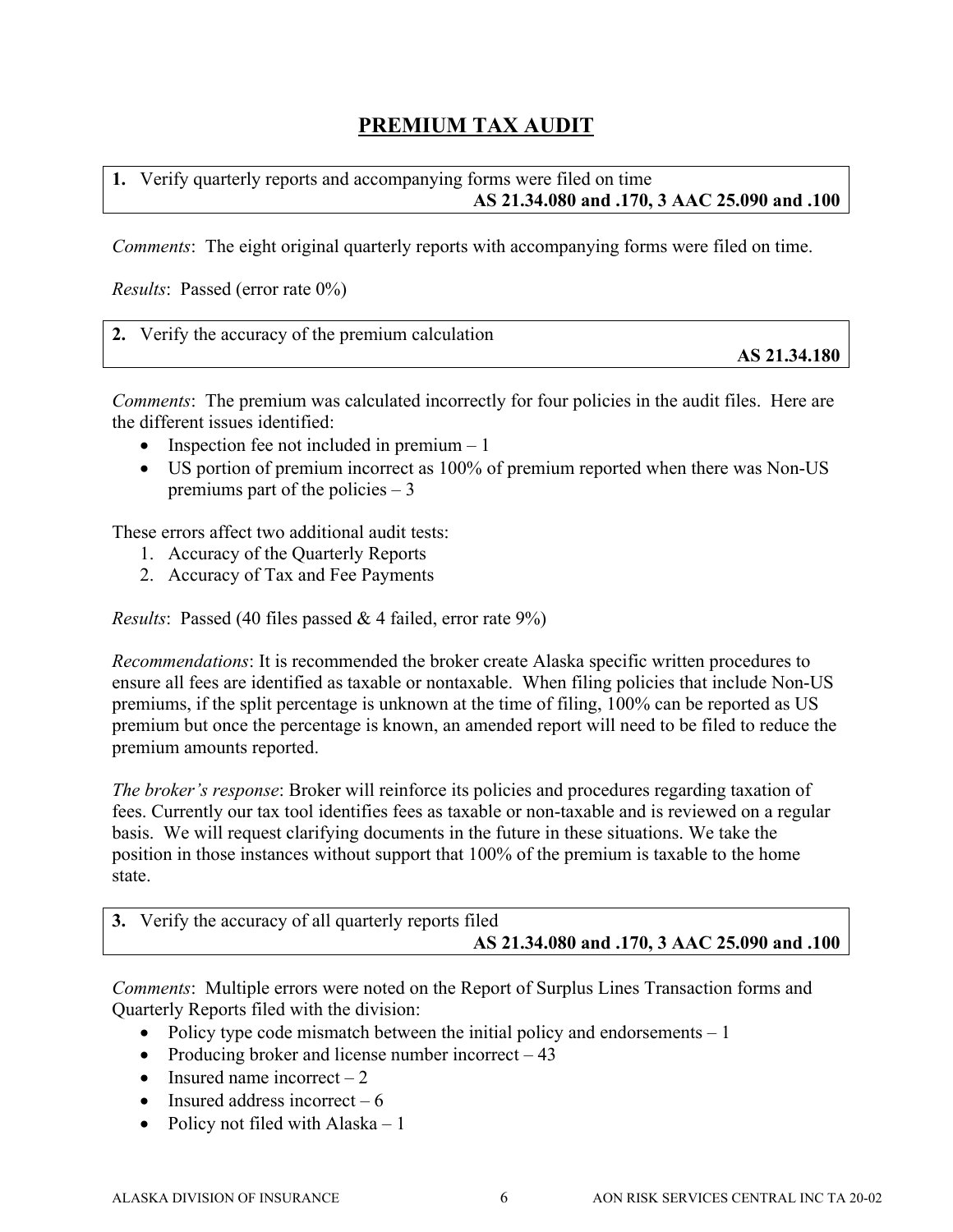- Filed on amended report after the due date  $-7$
- Filed as endorsement but was initial policy  $-1$
- Policy number incorrect  $-1$
- Filed in wrong Quarterly Report  $-4$

Total accuracy errors: 66 within 37 distinct files

These errors affect one additional audit test:

1. Accuracy of Tax and Fee Payments

The broker filed 22 amended Quarterly Reports for the eight quarters in the audit. It takes hours for the division staff to identify the problems, write up the issues, and confirm the corrections with each subsequent report filed.

One endorsement was filed using an incorrect invoice date but it was filed in the correct quarter. This will not be a finding for this audit but it will need to be fixed in the future.

*Results*: Failed (7 files passed & 37 failed, error rate 84%)

*Recommendations*: It is recommended the broker create Alaska specific written procedures to include instructions on how to fill out the transaction report. Procedures should include what data is entered into each field. A second individual reviewing documents before submission should reduce the number of errors received by the division.

*The broker's response*: Broker agrees with the recommendation. Aon has adopted Alaska's suggestion for procedure changes and we have updated our internal systems. In addition, updates have been made to internal reference information for Alaska. We have added an additional review for the report submissions as well.

## **4.** Verify if tax and filing fee payments were made on time and by ACH **AS 21.34.180, AS 21.34.190, 3 AAC 21.550 - .570**

*Comments*: All payments were made on or before the required due date for the quarterly payments and made by ACH.

*Results*: Passed (error rate 0%)

## **5.** Verify tax and filing fees payments were made accurately **AS 21.34.180, 3 AAC 21.550 - .570**

*Comments*: All tax and fee payments made by the broker were accurate based upon the quarterly reports as filed. The errors found during the audit in the premium calculation, quarterly report accuracy and home state of the insured affects the accuracy of the tax and fee payments. These flow-through findings are addressed in their respective audit tests.

*Results*: Passed (error rate 0%)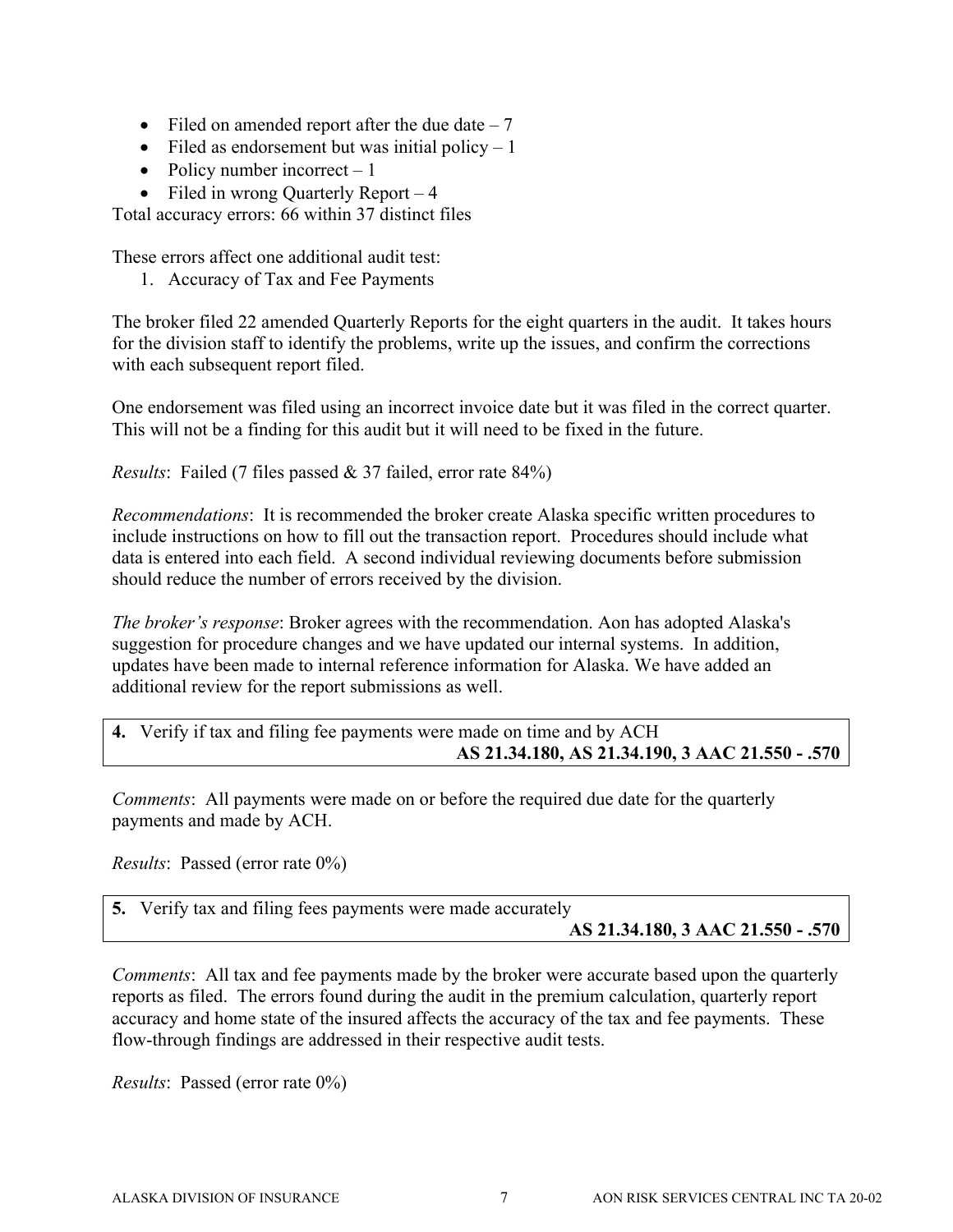**6.** Verify the home state for insured is Alaska

*Comments*: The broker writes some multi-state policies as well as policies with Non-US premium. The home state of the insured was evaluated for all policies. One policy's insured is not headquartered in Alaska and there was premium in the headquarters state. Per the NRRA (Nonadmitted and Reinsurance Reform Act of 2010), AS 21.34.900(8) and AS 21.34.180, Alaska is not the home state of the insured. The broker amended the affected quarterly reports to remove the transaction.

This error affects two additional audit tests:

- 2. Accuracy of Quarterly Reports
- 3. Accuracy of Tax and Fee Payments

*Results*: Passed (44 files passed & 1 failed, error rate 2%)

*Recommendations*: It is recommended the broker create written procedures for how to determine the home state of the insured and to apply the process for each policy. When the headquarters of the insured is based outside of Alaska, as long as 100% of the risk is located out of the state in which the headquarters reside and the largest percentage of taxable premium is allocated to Alaska then Alaska is considered the home state for that policy.

*The broker's response*: Broker will reinforce its policies and procedures regarding the home state determination. Aon has a standard process for determining home state, on occasion there are clerical errors made due to failure to request the necessary information. Steps below:

- 1. Determine the Headquartered state of the insured shown on the policy, i.e., the state where the nexus of business decisions are made.
- 2. If there is risk in the insured's headquartered state covered by the policy, then that state is determined to be the Home State
- 3. Otherwise, the state with largest assigned premium on the policy is determined to be the Home State
- 4. If there is a group of insureds, then first determine the individual insured entity with the largest premium on the policy (this is called the Affiliated Group Rule)
- 5. Then using that insured entity, follow steps 1-3

| 7. Review diligent search effort made to place insured with an admitted insurer |
|---------------------------------------------------------------------------------|
| AS 21.34.020, 3 AAC 25.010 and .035                                             |

*Comments*: The broker has elected to use the Affidavit of Due Diligence for documenting the diligent search by the producers but predominantly the insureds qualify as an Exempt Commercial Purchaser (ECP) requiring a document signed by the insured confirming they understand the surplus lines placement. One ECP document was received after the 15 days from binding. One Affidavit shows the admitted market diligent search was conducted seven months after binding.

*Results*: Passed (42 files passed & 2 failed, error rate 4.5%)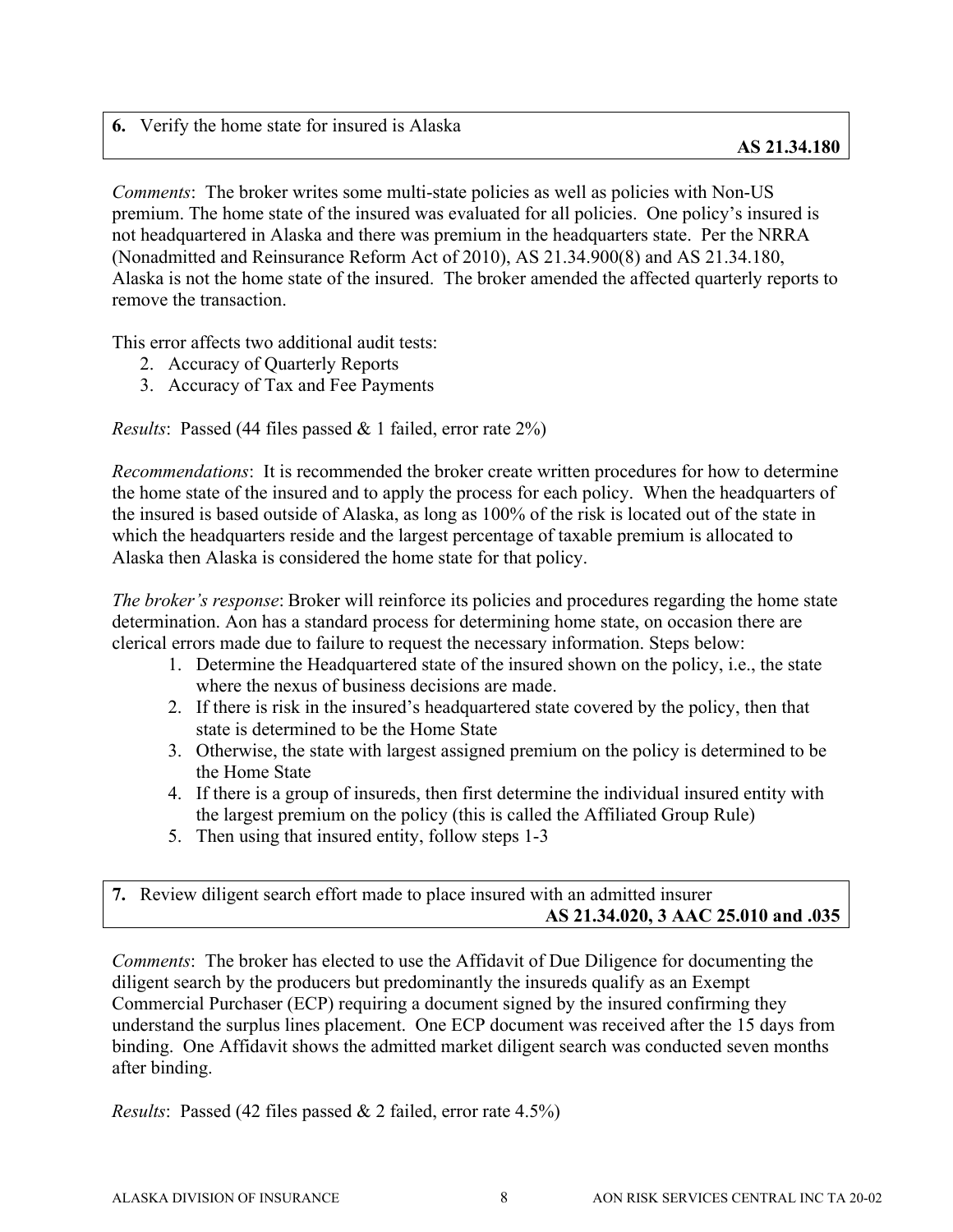*Recommendations*: It is recommended the broker modify their written procedures to ensure all admitted market diligent search is completed prior to binding and that the documentation is received or created within 15 days from binding.

*The broker's response*: Broker will reinforce its policies and procedures regarding the diligent search requirement. Aon recognizes the need for declinations to be acquired prior to entering the non-admitted market. We will endeavor to verify all data prior to reporting and requesting the correct information from the Brokers on the placement. A reminder reinforcing these policies and procedures will be disseminated across the organization.

| 8. Review prompt delivery of evidence of insurance |                                  |
|----------------------------------------------------|----------------------------------|
|                                                    | AS 21.34.100(a) and 3 AAC 25.060 |

*Comments*: Twenty-three files show the evidence of insurance was provided to the insured after the required 30 days of binding or there was no documentation in the file.

*Results*: Failed (21 files passed & 23 failed, error rate 52%)

*Recommendations*: It is recommended the broker modify their written procedures to ensure evidence of insurance is provided to the insured no later than 30 days from binding. When the policy is not available, a binder, cover note, confirmation of coverage or similar document must be provided to the insured.

*The broker's response*: Broker will reinforce its policies and procedures regarding the evidence of insurance requirement. Updates have been made to internal reference information for Alaska.

| 9. Review required material facts located on evidence of insurance |                   |
|--------------------------------------------------------------------|-------------------|
|                                                                    | AS $21.34.100(a)$ |

*Comments*: All 44 files failed the material facts requirement as the broker license number was missing on binders and policies. If the binder was missing facts, the policy sent within the 30 days from binding was evaluated.

*Results*: Failed (error rate 100%)

*Recommendations*: It is recommended the broker create Alaska specific written procedures to ensure all material facts regarding the coverage, insured, insurer, and broker are on evidence of insurance. Review statute for details.

*The broker's response*: Broker will reinforce its policies and procedures with respect to including all material facts on the evidence of insurance. We will create a separate page to identify the filing broker and producing broker to submit on audit documents. A reminder reinforcing these policies and procedures will be disseminated across the organization.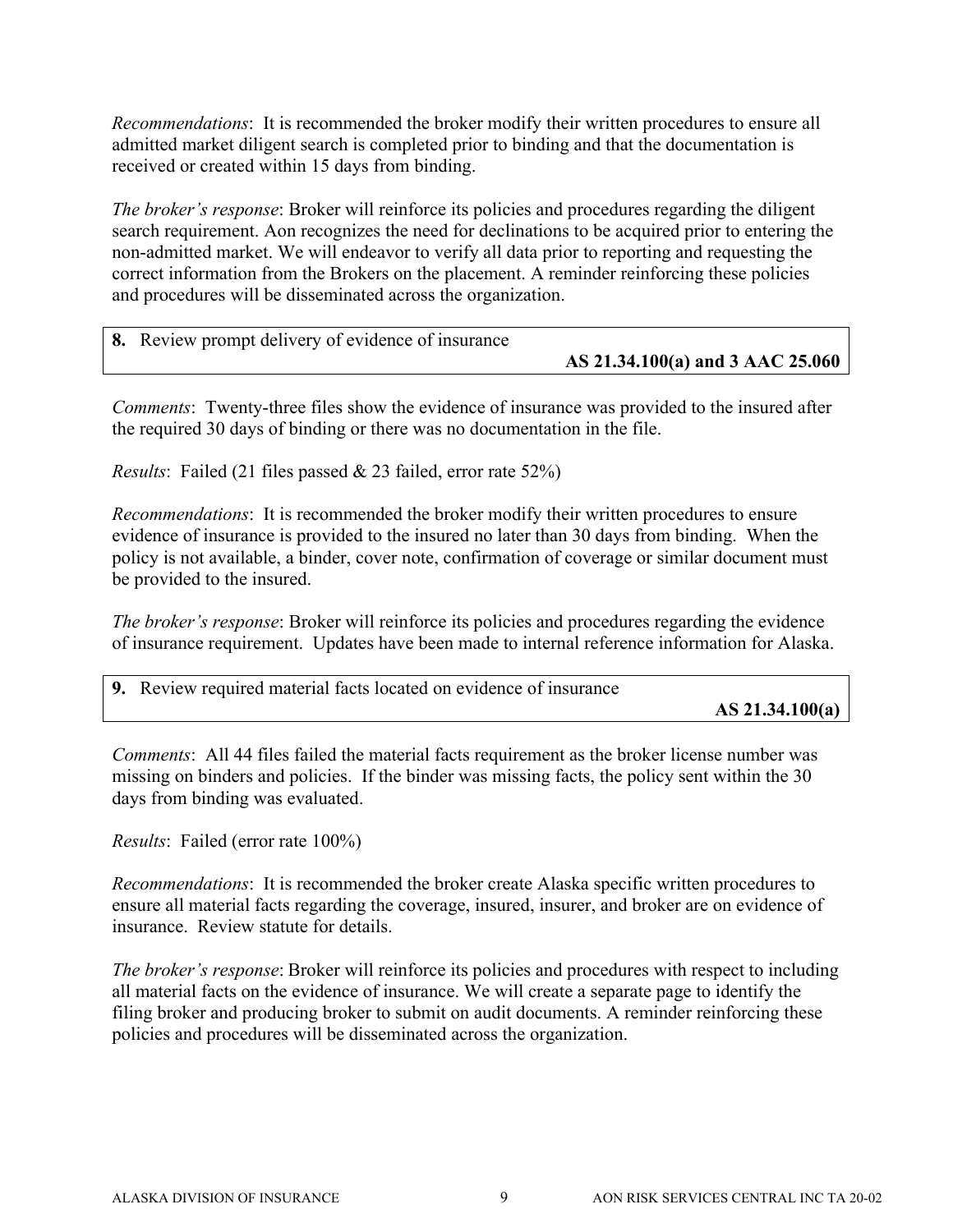**10.** Review disclosures on evidence of insurance for use of non-admitted insurer **AS 21.34.100(e)** 

*Comments*: Eleven files included problems with the required disclosure statement on the evidence of insurance. The broker attaches a separate document to the front of each evidence of insurance that contains the disclosure statement when provided to the insured. Where the insured's copy was unavailable, auditor relied upon the broker copy. Here are the different problems found in the files:

- No disclosure on binder  $-8$
- Unable to determine if provided with policy  $-1$
- No disclosure on  $dec 1$
- No disclosure on endorsement  $-1$

*Results*: Failed (33 files passed & 11 failed, error rate 25%)

*Recommendations*: It is recommended the broker revise their written procedures to ensure all evidence of insurance have the required disclosure statement. The disclosure statement should be located at the beginning of the evidence of insurance so the insured will not miss it. It is further recommended to revise the written procedures to include the disclosure statement on all premium bearing and non-premium bearing endorsements as they are also evidence of insurance.

*The broker's response*: Broker will reinforce its policies and procedures with respect to including the required disclosure statement(s) on the evidence of insurance. We are reviewing internally with the groups that place cover and meet with the client about delivering all of the appropriate notices during the broking and policy delivery process. We will also be submitting the notices to the client during the invoicing process and will deliver them again with the invoice. Lastly, we're working with our carrier relations team to discuss the notices with the carriers to ensure they are including them in the policies.

**11.** Review notification for use of non-admitted insurer

### **AS 21.34.110**

*Comments*: The broker generally does not provide the notification to the insured although their procedures identify what needs to be in a proposal to meet this requirement. Two files included the required three points of the notification: the company does not have a certificate of authority, they are not regulated by the Alaska Division of Insurance and in the event of insolvency losses will not be covered by the Alaska Insurance Guaranty Association Act.

*Results*: Failed (2 files passed & 42 failed, error rate 95%)

*Recommendations*: It is recommended the broker ensure their written procedures are followed to include the notification language in the proposal or at the same time as the proposal to the insured describing the surplus lines insurance company as required by statute. The procedures provide for the language required in the proposal, which although generic, it meets Alaska statute requirements.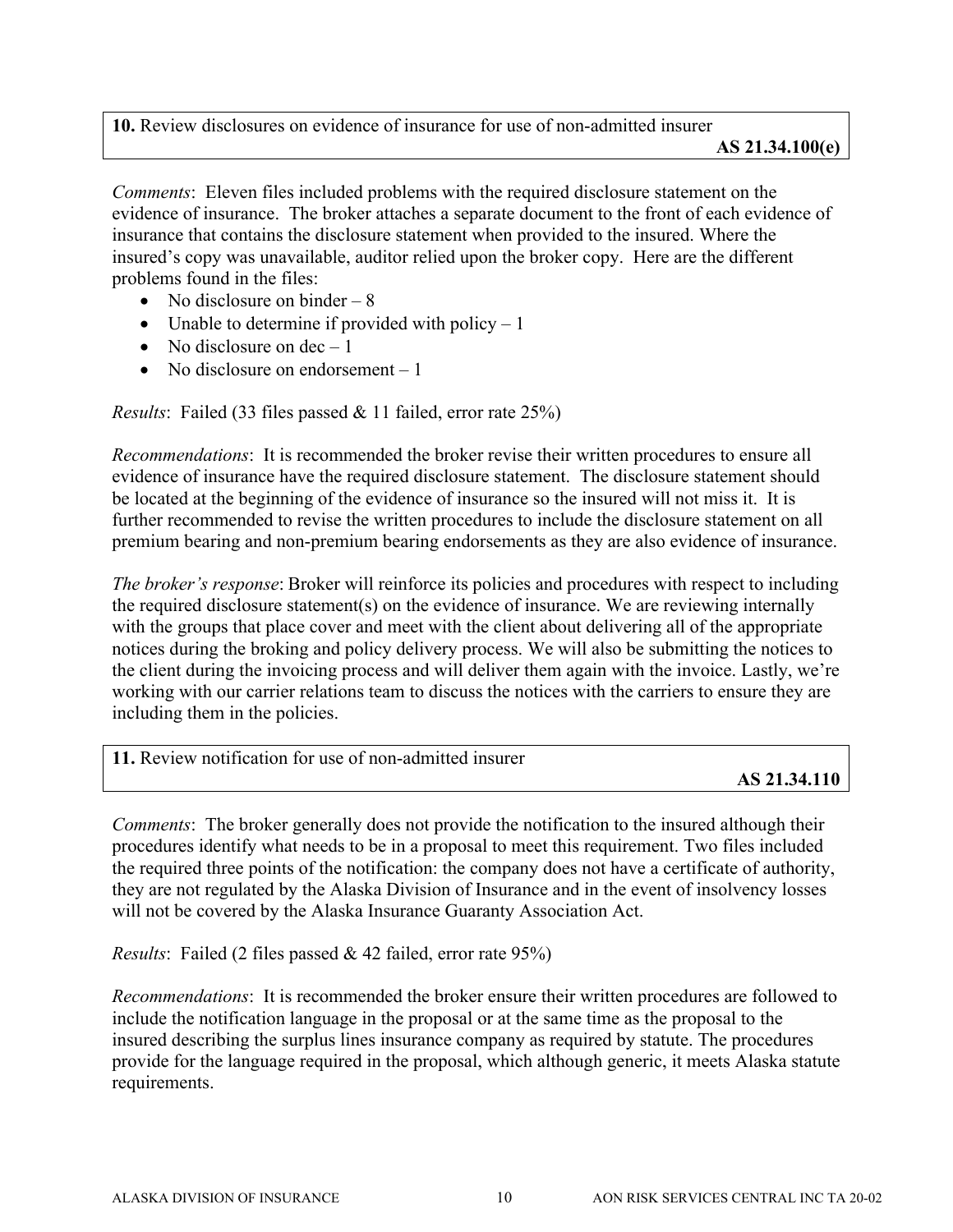*The broker's response*: We are proposing a new notice to all insureds for all states as follows – "We/I hereby directed our licensed insurance broker to obtain insurance for risks that could not be obtained from, or would not be written by, companies licensed or admitted to transact business within the defined Home State determined at the time of invoicing. We were informed that the surplus lines insurer(s) is/are not subject to the regulations of the Home State but must be authorized to underwrite the stated business coverage placed. In addition, in the event of insolvency of the surplus lines insurer(s), losses will not be paid the state insurance guaranty fund. We further agree to pay the required surplus lines taxes and fees as determined applicable on this placement."

| 12. Confirm coverage is placed with an eligible non-admitted insurer | AS 21.34.050 |
|----------------------------------------------------------------------|--------------|
|                                                                      |              |

*Comments*: All policies in the audit were placed with eligible surplus lines companies.

*Results*: Passed (error rate 0%)

**13.** Review notice regarding nonrenewal and premium increase

**3 AAC 25.050** 

*Comments*: Twenty-four policies did not include the Alaska Policyholder Notice of premium increase and nonrenewal.

*Results*: Failed (20 files passed & 24 failed, error rate 54.5%)

*Recommendations*: It is recommended the broker create Alaska specific written procedures to include a step to ensure policies contain the Alaska Policyholder Notice. Bulletin 08-06 should be reviewed for the exact wording. The broker should contact the insurance company to include the notice when it is missing.

*The broker's response*: Broker will reinforce its policies and procedures with respect to including the required disclosure statement(s) on the evidence of insurance. We are reviewing internally with the groups that place cover and meet with the client about delivering all of the appropriate notices during the broking and policy delivery process. We will also be submitting the notices to the client during the invoicing process and will deliver them again with the invoice. Lastly, we're working with our carrier relations team to discuss the notices with the carriers to ensure they are including them in the policies.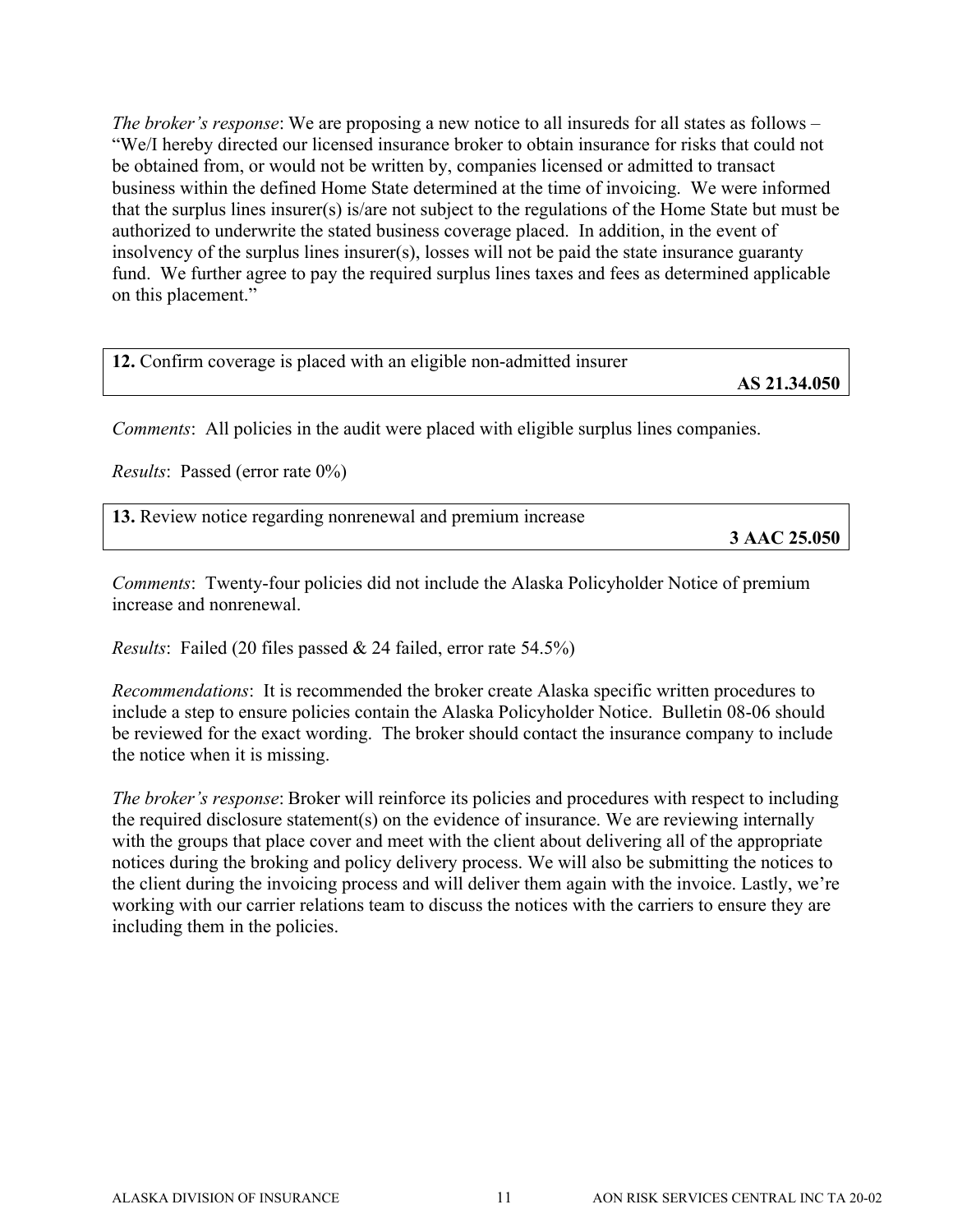# **SUMMARY AND SUBSEQUENT EVENTS**

### **Summary**

This was a premium tax audit of Aon Risk Services Central Inc. The auditor tested 13 standards focusing on the broker's filing of quarterly reports and the subsequent payment of premium taxes and filing fees as well as diligent search efforts, disclosure and notification requirements for using a non-admitted insurer, and prompt delivery of material facts to insured.

The audit was conducted in the auditor's office as she received electronic versions of the broker's files under audit. The broker responded to all requests for additional information. The auditor appreciated this behavior.

Several significant issues did arise during the audit that affects the service to the insured and compliance with Alaska statutes and regulations.

- 1) The premium amount was incorrect for several policies.
- 2) The quarterly reports are consistently not accurate when filed.
- 3) The evidence of insurance was not provided within the required 30 days from binding for the majority of files.
- 4) Many of the disclosure statements were missing from the evidence of insurance.
- 5) The required notification to the insured regarding the use of a nonadmitted insurer was not found in the majority of the files
- 6) The Alaska Policyholder Notice was missing from the majority of files.

The auditor would like to review any new or revised procedures to help the broker ensure all problems identified in the audit were captured accurately.

## **Re-Audit**

In closing, the auditor's recommended actions and review of the procedures should help the broker correct the problems encountered. It is recommended that Aon Risk Services Central Inc be re-audited within the next three years to ascertain compliance.

> Submitted by: Rebecca Nesheim Tax Auditor